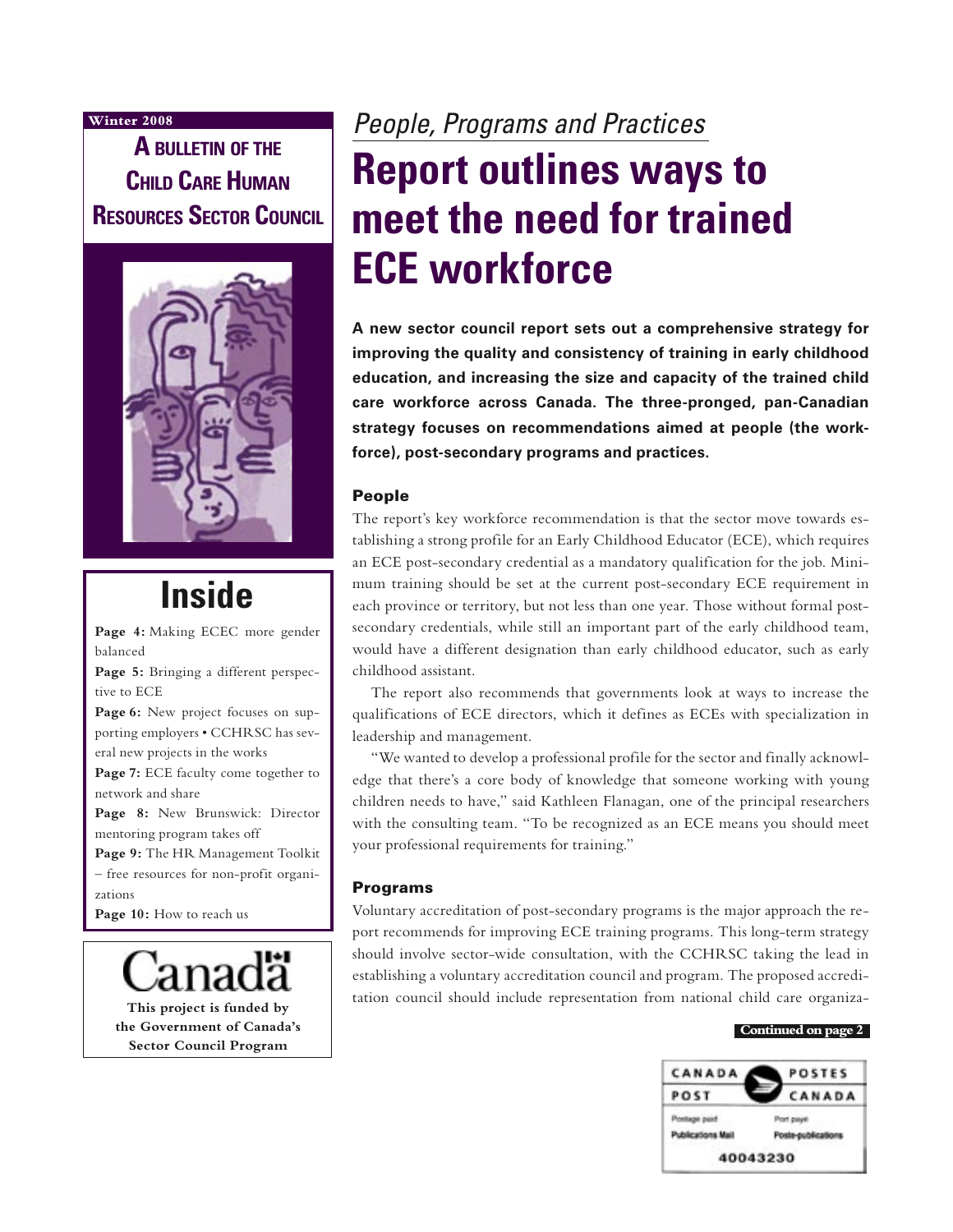# Report outlines ways to meet the need for trained ECE workforce

#### **Continued from page 1**

tions, the post-secondary sector, labour and employers, and have links to the Council of Ministers of Education and the Association of Accrediting Agencies of Canada.

"We are not suggesting that postsecondary programs have identical curricula, but that there be a consistent set of higher level principles—a set of components for existing programs to assess themselves against," Flanagan said. As with all parts of the training strategy the accreditation program would be "Canadian in nature, but reflect the differences in the provinces and territories."

### **Practices**

Access to post-secondary ECE programs through different delivery models and supporting the existing ECE workforce have long been challenges for the sector.

Current training program delivery "isn't meeting our workforce needs," said Arlene Ross, employer representative on the training strategy project steering committee and Executive Director for Ottawa-based Global Child Care Services. She said that alternative strategies could go a long way to attracting a greater number of people to the field from a diverse range of backgrounds.

The report focuses on five key areas for strategies: ongoing professional development, mentoring and coaching, flexible delivery models, prior learning and assessment recognition (PLAR), and assessment of international credentials.

# **Project reports available**

**In addition to the full-length strategy, People, Programs and Practices, several other reports were produced as part of the Training Strategy Project, including:**

### Expert Focus Group Report

Summarizes the findings of five expert focus groups with participants including the Provincial Territorial Directors of Early Childhood Education and Care and the Early Childhood Education (ECE) Affinity Group.

#### Focus Group Report

Summarizes the findings of 29 focus groups conducted with child care employers, front-line ECEs, pre-kindergarten and pre-primary teachers, labour, and licensing officers.

#### Student Survey

Contains the results of a survey of ECE students in eight different provinces/territories. Topics explored include: program satisfaction, plans upon graduation, and more.

#### Faculty Survey

Contains the results of a survey of 159 early childhood education faculty across Canada. Topics explored include: job satisfaction and future plans, perceptions about students, adequacy of training regulations, and more.

### Follow-Up Survey

Describes the findings of the Follow-Up Survey conducted with former ECE students who were initially surveyed as part of the Working for Change study (2004).

#### Literature Review

Contains the results of a comprehensive literature review and environmental scan, with a focus on emerging themes and trends in post-secondary institutions.

# **Download the reports at: www.ccsc-cssge.ca**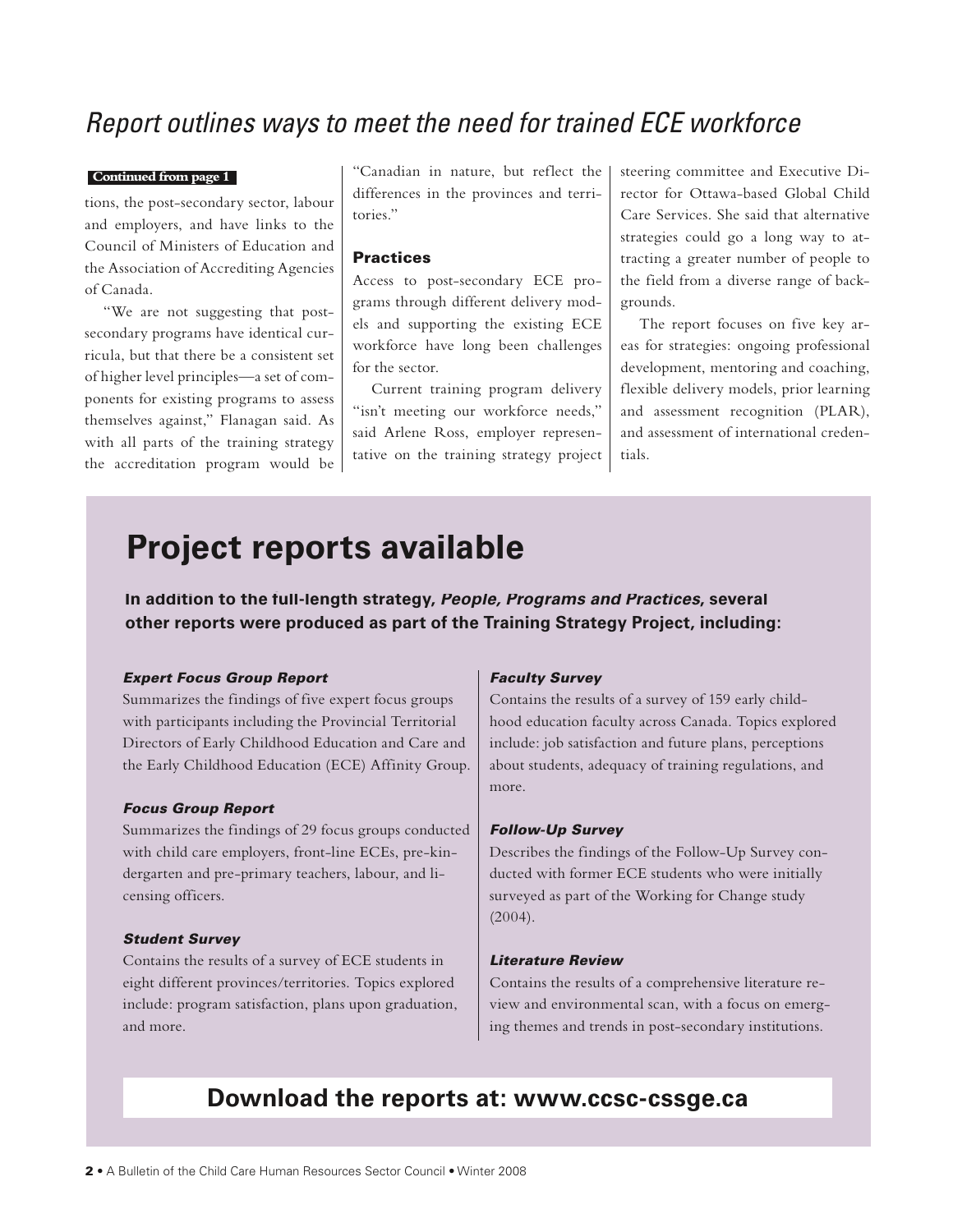# Report outlines ways to meet the need for trained ECE workforce

### **Continued from page 2**

The sector's Occupational Standards (for Practitioners and for Administrators) have an important role to play as the framework for addressing issues in each of the three key areas.

### Positive directions

"The report gives us a very current picture of ECE training in the pan-Canadian context," said Gyda Chud, co-chair of the training project steering committee and Director of Continuing Studies at Vancouver Community College. Chud said the strategy sets the stage for post-secondary institutions to refocus earlier training initiatives such as national training guidelines; accreditation; and transferability, portability and articulation. It also "points us in some really clear and positive directions for how we approach ongoing professional development."

### Contextual factors, enabling conditions

The report's recommendations were developed taking into account contextual factors such as labour force shortages, a growing reliance on immigrants in the workforce, and the increased involvement of the education sector in the development and delivery of ECEC programs.

An additional challenge to recruitment and retention in the sector comes from "increasing job opportunities for early childhood educators in related positions with higher wages, and better benefits and working conditions," notes the report.

 "Many other sectors are scooping up ECEs," said Flanagan. "The ECE credential is becoming very attractive. The whole profession is evolving. And People, Programs and Practices: A Training Strategy for the Early Childhood A Training Strategy for the Languarda<br>Education and Care Sector in Canada

Child Care Child Care<br>Human Resources Sector Council

when you look at the range of career choices in early childhood, only regulated child care programs depend primarily on parent fees. All others are part of a system."

Flanagan said that the training strategy can be most effective if it is part of a broader, systematic effort to plan and implement a comprehensive approach to ECEC. The strategy's impact will be influenced by government policies that affect the availability and quality of training, and the capacity and size of the workforce.

"What the strategy will look like will depend upon the extent of these 'enabling' conditions," said Flanagan. "Public policy cannot be separated from any aspect of an early childhood education and care approach—whether we're talking about training, curriculum, compensation, working conditions or the broader question of quality."

*A copy of the training strategy report can be downloaded at www.ccsc-cssge.ca.*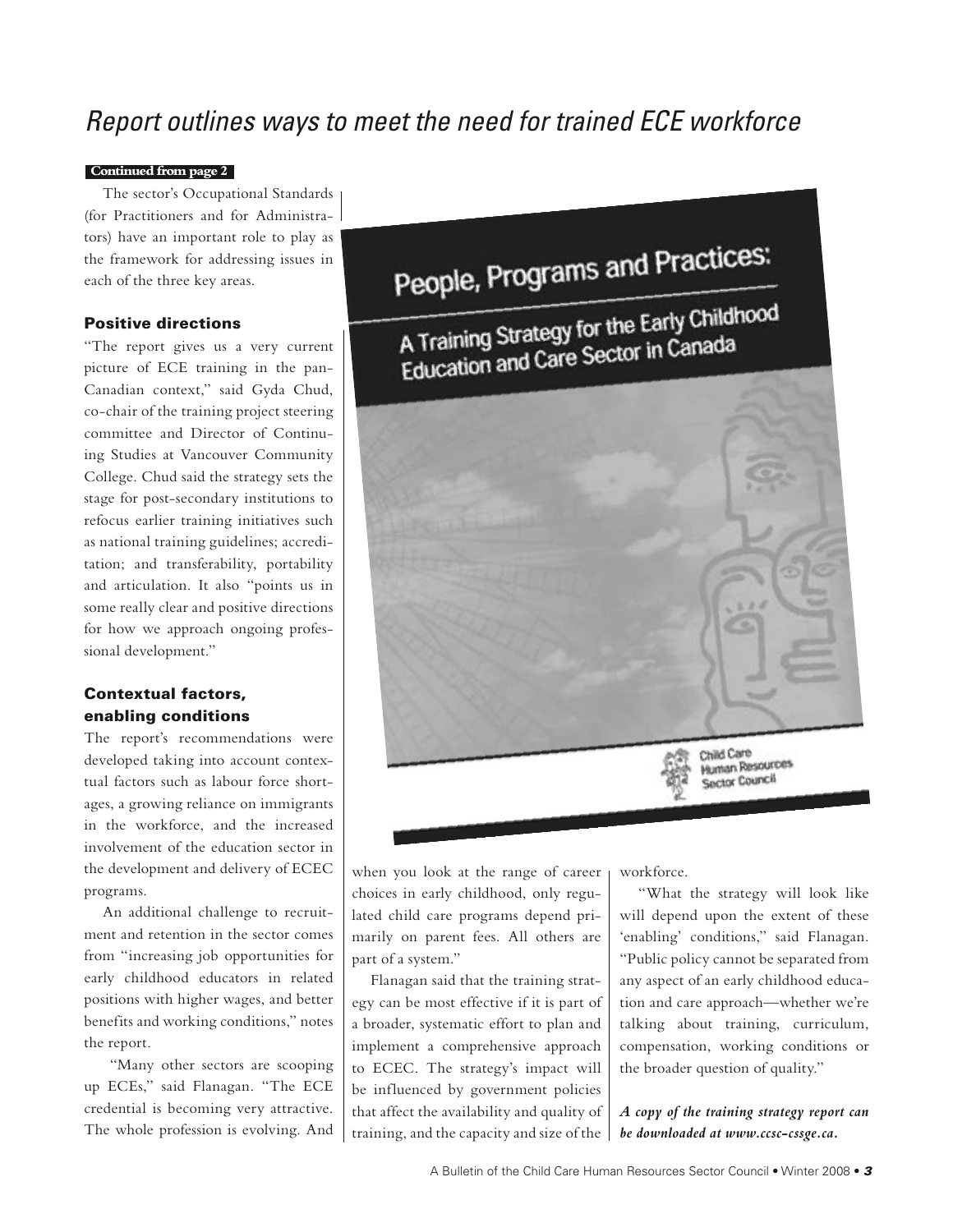# **Making ECEC more gender balanced**

**It's estimated that only about three per cent of the early childhood education and care (ECEC) workforce in Canada is male. Yet a more gender-balanced ECEC workforce would have many benefits for child care programs, say many employers and men who work in the sector.**

**"Y**oung boys would be exposed to more positive male and female role models, and girls would also benefit from what male ECEs would bring to the programs," said Ron Blatz, Executive Director of Discovery Children's Centre Inc. in Winnipeg. Blatz also heads up a group for men working in ECEC.

In Canada and abroad, those who feel the sector should try to increase the percentage of men in the workforce say this is especially important for children who have no male presence at home. They also say that men in ECEC provide children with opportunities to experience different approaches to play and interactions, and are able to model behaviour that breaks through male stereotypes.

"A good male educator is neither super-nurturing nor super-masculine," said John Helfler, an ECE working at the Early Learning Centre at Algonquin College in Ottawa. "You need to be well rounded so that when you work with the children you don't just project that you are male, but an honest and credible person."

A 2005 survey conducted in the

U.K. found that three-quarters of parents also believe it is important for young children to have both male and female teachers; 61 % believed male teachers have a crucial role to play in helping children feel more confident with men.

Several reasons have been advanced for the small percentage of males in ECEC: low wages, societal perceptions of men working with young children, peer judgment, and the prospect of likely being the only male in an ECE training program and the workplace.

### Recruitment efforts

Denmark, Belgium, Britain and Norway are among the countries that have conducted campaigns to increase the presence of men working in ECEC.

There are many possible strategies for recruiting more men into the field, including:

- ensuring men see themselves represented in advertising and promotional material;
- using language in job advertisements that makes men feel welcome to apply;
- strategically placing advertisements in publications read by men; and

• providing material to career and guidance counselors on ECEC as a desirable occupation for men.

In Scotland, an innovative program funded by government targets second-career males and emphasizes group support and mentoring. The program revolves around a two-stage, nine-month ECEC evening course. Students can find out if ECEC appeals to them during the first phase and then continue studying into the second phase—all without leaving their day jobs because classes are held in the evening. Those who pass the nine-month course receive credit for their first year of college and can become credentialed after one more year of college.

In Canada, Blatz has started a program called Men in ECE Club 2-10 that aims to get employers to commit to having a least two men in their ECEC programs, working towards 10% by 2010. At Blatz's centre, 20% of the workforce is already male. So far, 51 Manitoba employers have signed on to Men in ECE Club 2-10, and Blatz hopes the initiative will take hold in other parts of Canada and beyond.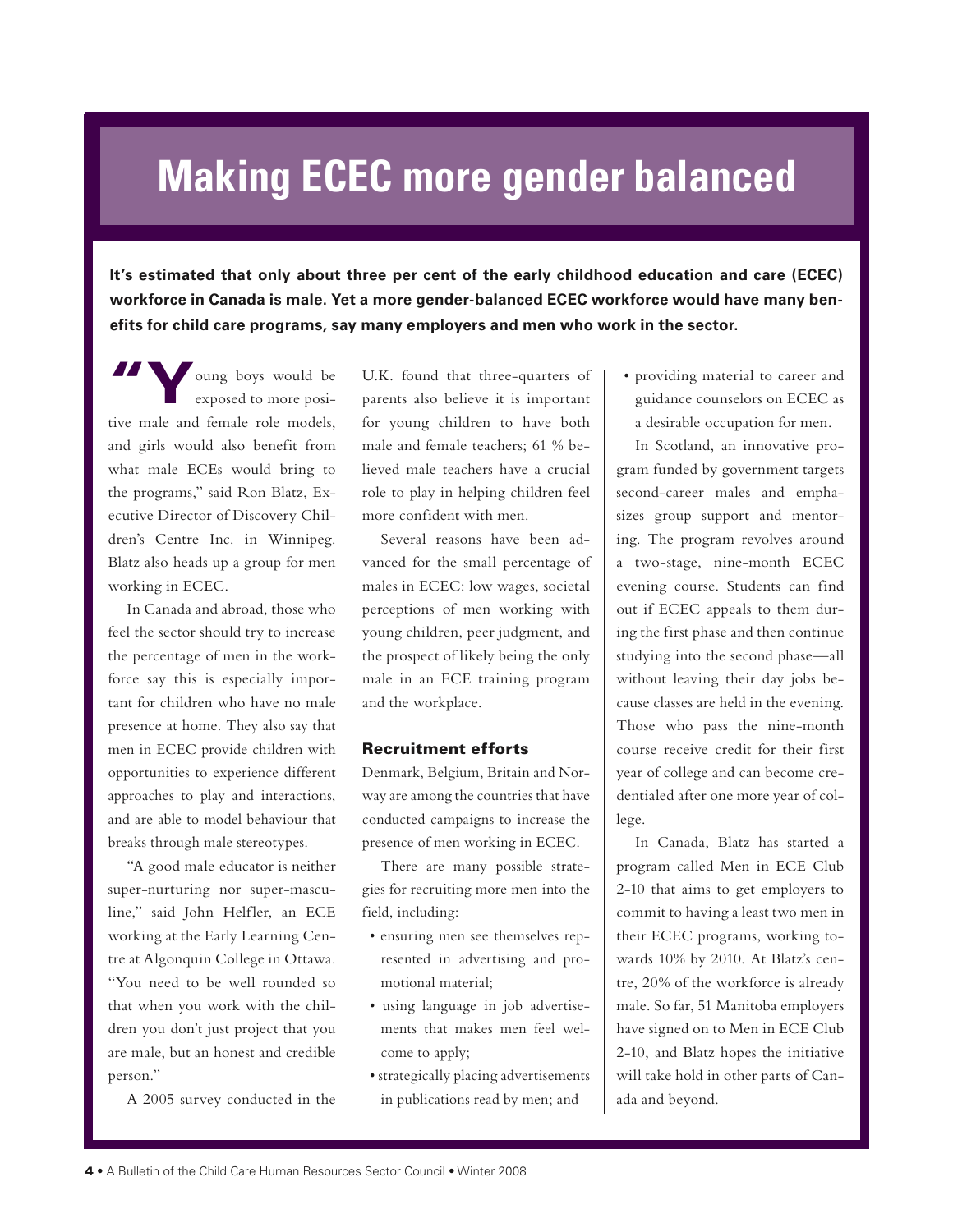# **Bringing a different perspective to ECE**

Profile: David Murphy, Early Childhood Educator, Little People's Workshop, St. John's, Newfoundland and Labrador

ver since he was in his teens, David Murphy knew he related well with children.

"There was something in me that said 'I have to work with children—I can make a difference,'" he said.

For 10 years, he's been doing just that. When he earned his Early Childhood Education (ECE) Diploma in 1997, he found a job right away in a child care centre. For the last eight years, he's been working at Little People's Workshop.

Along with another ECE, Murphy is responsible for the kindercare and after-school room, where a total of 32 children are enrolled part-time and full-time.



**David Murphy and Little People's children enjoy outdoor play time.**

The main challenge of the job "is trying to get to know the children and their temperaments and how to work with them." Being a male in child care with a deep voice, he said, means that children naturally take notice. This can be helpful in many situations, but he is conscious to ensure that the children perceive him as approachable.

"I find a lot of children look up to you and try to mimic what you do, so I say, 'Why don't you try to draw and I'll do what you're doing?' or 'Why don't you pretend you're the teacher or the captain?' Reversing the roles works well with a lot of our children."

The benefits of working in ECEC are clear for Murphy. "Sometimes I wonder who has more fun—me or the children. Every day you go home with a smile on your face because you did something for someone. And every day is different."

With very few males working in ECEC in Newfoundland and Labrador, Murphy is accustomed to working in a female-dominated environment. He said the centre's owner, staff and parents are very supportive. Still, he feels it would be desirable to have more men in ECEC. "Children need a male role model. It exposes them to a different perspective."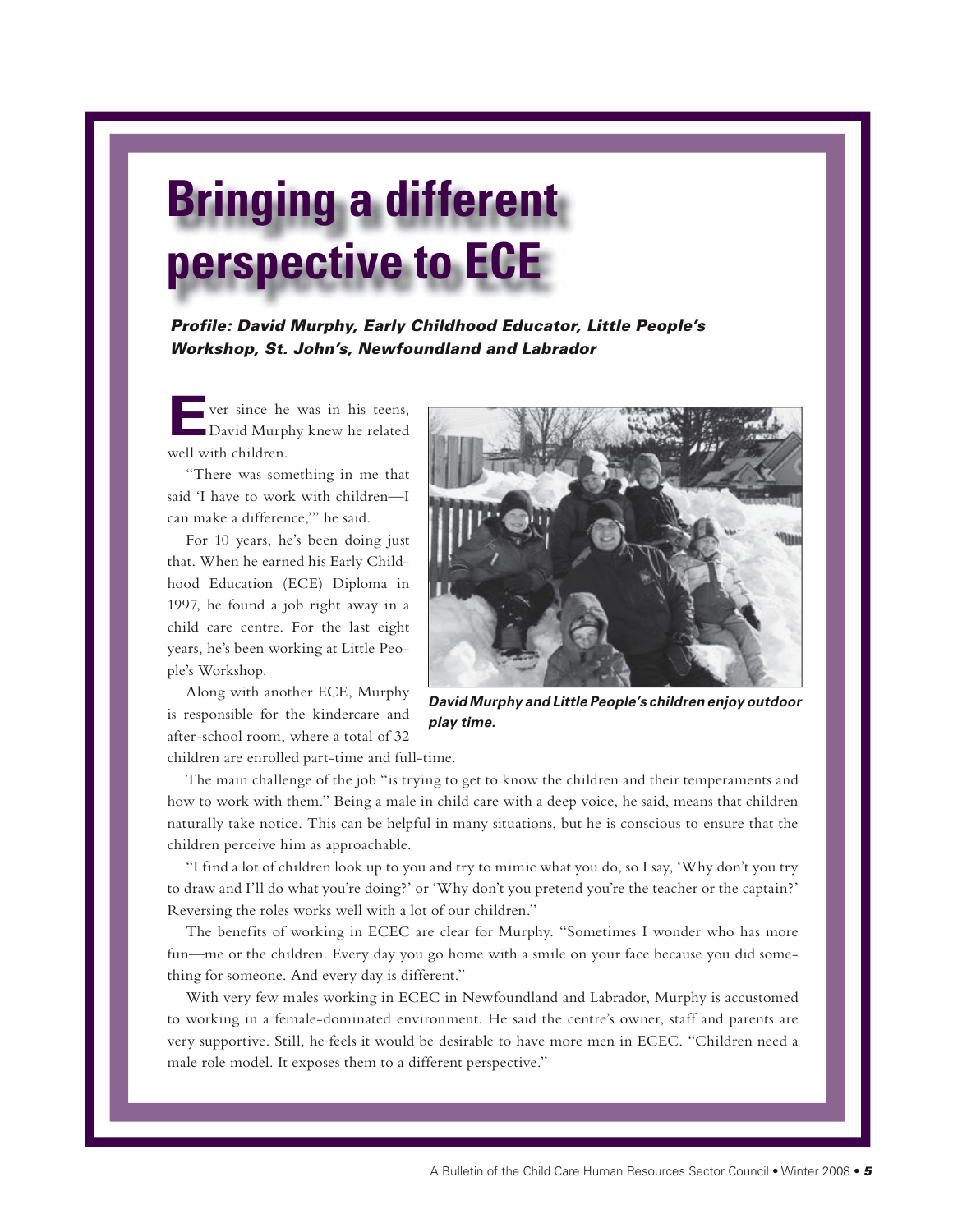# **New project focuses on supporting employers**

*"Positive management and leadership practices contribute to attracting skilled staff, an increased sense of teamwork, better moral, professional development opportunities and …. quality programs."* 

**– Working for Change, 2004**

**E**mployers play a key role in shaping the workplace culture, often determining the human resources approach and day-to-day environment for employees. In turn, employers in early childhood education and care have a direct and significant impact on retention, recruitment, and training/professional development. With the sector facing extensive labour shortages and ever increasing turnover among trained staff, finding ways to help employers meet human resource challenges is more critical than ever.

The Supporting Employers Project is designed to do just that. Phase I of the two-phase project began in September 2007. Key activities include:

- Defining the range of employer models in the sector (e.g., nonprofit, commercial, workplace) and creating in-depth profiles of the five most common.
- A complete mapping of employer needs and related human resources

issues (by model) through extensive sector-wide consultation.

• Working with sector employers to identify priority human resources is- $\epsilon$ 11 $\epsilon$ 

From there, tools and "innovative practices" that could assist employers in addressing priority human resources issues will be identified. Phase II of the project—scheduled for 2009—will focus on developing those tools and sharing them with employers.

**"As recruiting and retaining staff becomes more challenging, I look forward to accessing resources that will better enable me to not only understand the workforce climate, but also to be pro-active and strategize within that environment."**

— Denise Gilbert, Project Co-Chair and Executive Director, School House Playcare

# **CCHRSC has several new projects in the works. Below, a snapshot of two that are just beginning…**

*Understanding and Addressing Workforce Shortages* will examine factors such as the creation of child care spaces, parental employment patterns, and birth rates to determine the current and projected shortages facing the sector. As a result, the project will provide hard data that the sector can use to demonstrate specific shortages and their potential impact. By understanding and documenting the shortages, CCHRSC will be able to move forward and focus on identifying and implementing solutions.

*Pathways to ECE Credentialing* focuses on ensuring that an ECE credential achieved in one province/territory can be understood and recognized in another. Currently many provinces or territories have different practices for certifying or registering early childhood educators, while others have no formal system or process in place. As a result, a credential achieved in one province is often not recognized in another, creating a barrier to entry. By analyzing existing practices and developing tools including Essential Skills and Language and Literacy Profiles, this project will result in the creation of a tool kit that can be used to compare and assess ECE credentials anywhere in Canada.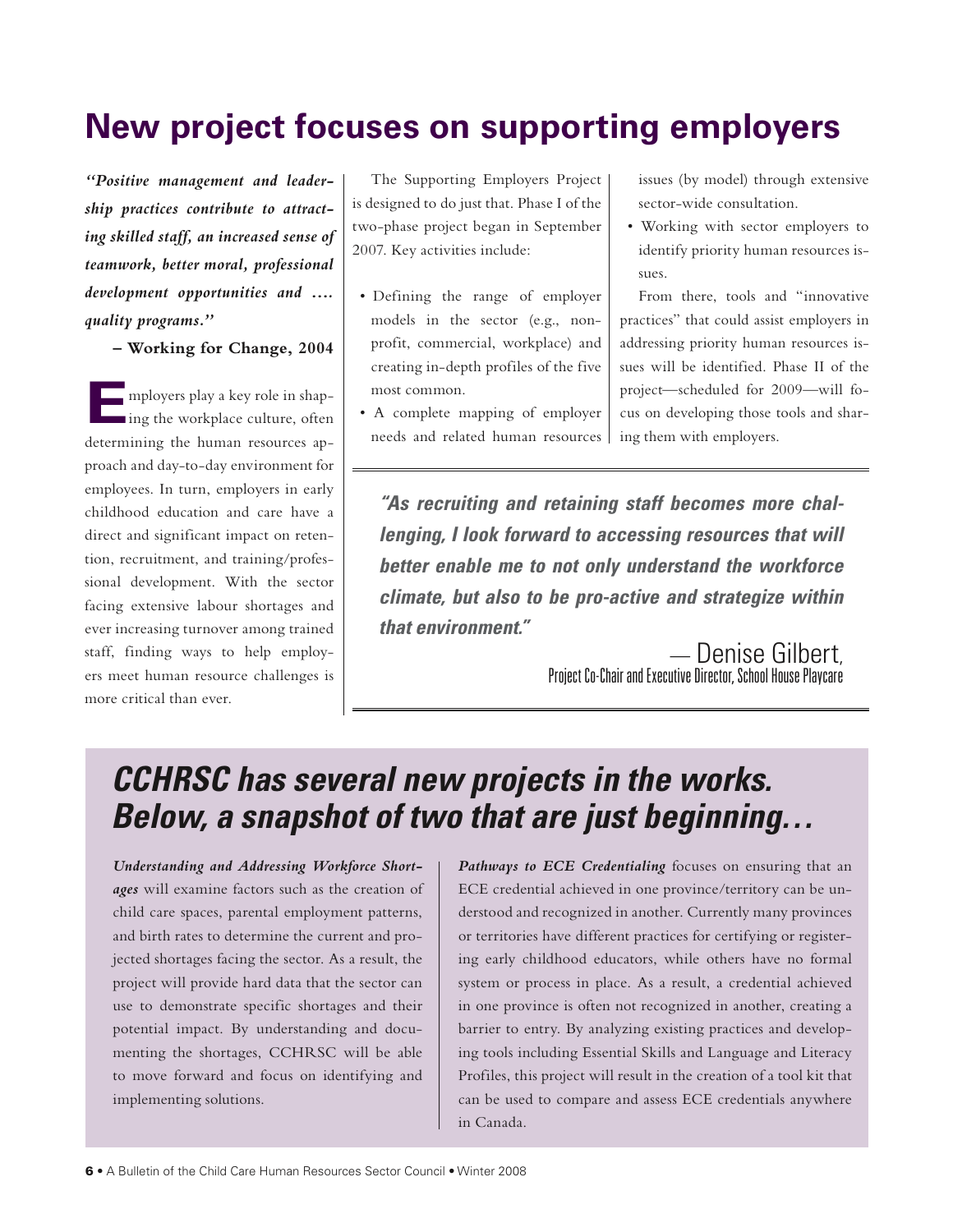# **ECE faculty come together to network and share**

**Faculty at post-secondary early childhood education (ECE) programs across Canada don't often get a chance to meet and talk about their work and the latest developments in child care. But when the opportunity arises, they make the most of it.** 

II t's great being able to meet<br>
other professionals who do the same job and are in the same position across the country, and to share and exchange some of our ideas, issues and concerns," said Diane Nyisztor, Coordinator of the Early Childhood Education Department at Vanier College in Montreal. Nyisztor was one of 82 participants at the second Association of Canadian Community Colleges ECE Affinity Group forum, held in Toronto in October 2007.

Even though ECE policies may vary from jurisdiction to jurisdiction, "the training issues are very much the same," said Nyisztor. "For example, the whole notion of play is an important concept, yet we're all struggling to make sure our students have a good foundation in play and see it in the child care centres they go into."

Nyisztor said the forum also gave her an opportunity to strengthen social and professional ties. "It allowed me to reconnect with people I've met over the years and don't see on regular basis, and catch up and find out what they are doing."

### Packed agenda

The 2 ½-day forum was packed with

panels, speakers and presentations on topics ranging from ways to ensure an education and career ladder for child care professionals, to the sector council's new training strategy and current cross-Canada initiatives in policy and practice. There were also informal sessions on: ways to ensure

finity group's coordinating team, and sector council chair. Morris facilitated the "hot and happening" discussion.

"You couldn't get people to stop talking. The whole conversation got people stimulated and they were impressed by each other."

Morris said she would like to see the next forum—planned for Montreal in November 2008—build on these discussions and include new approaches in course content. "The



students have good practicum experiences; strategies to support struggling students; redefining "school readiness" to include play-based and holistic learning; and "It's hot and it's happening"—new approaches to learning in programs.

The informal sessions were very popular because they engaged and energized the participants, said Joanne Morris, a member of the afECE job is expanding and is more and more demanding at the field level, and we're forever looking at what we need to add to programs to make graduates ready to meet these demands."

In the meantime, the coordinating committee will post topic-related excerpts from the forum on its web site (www.accc.ca/networking) to encourage ongoing discussion.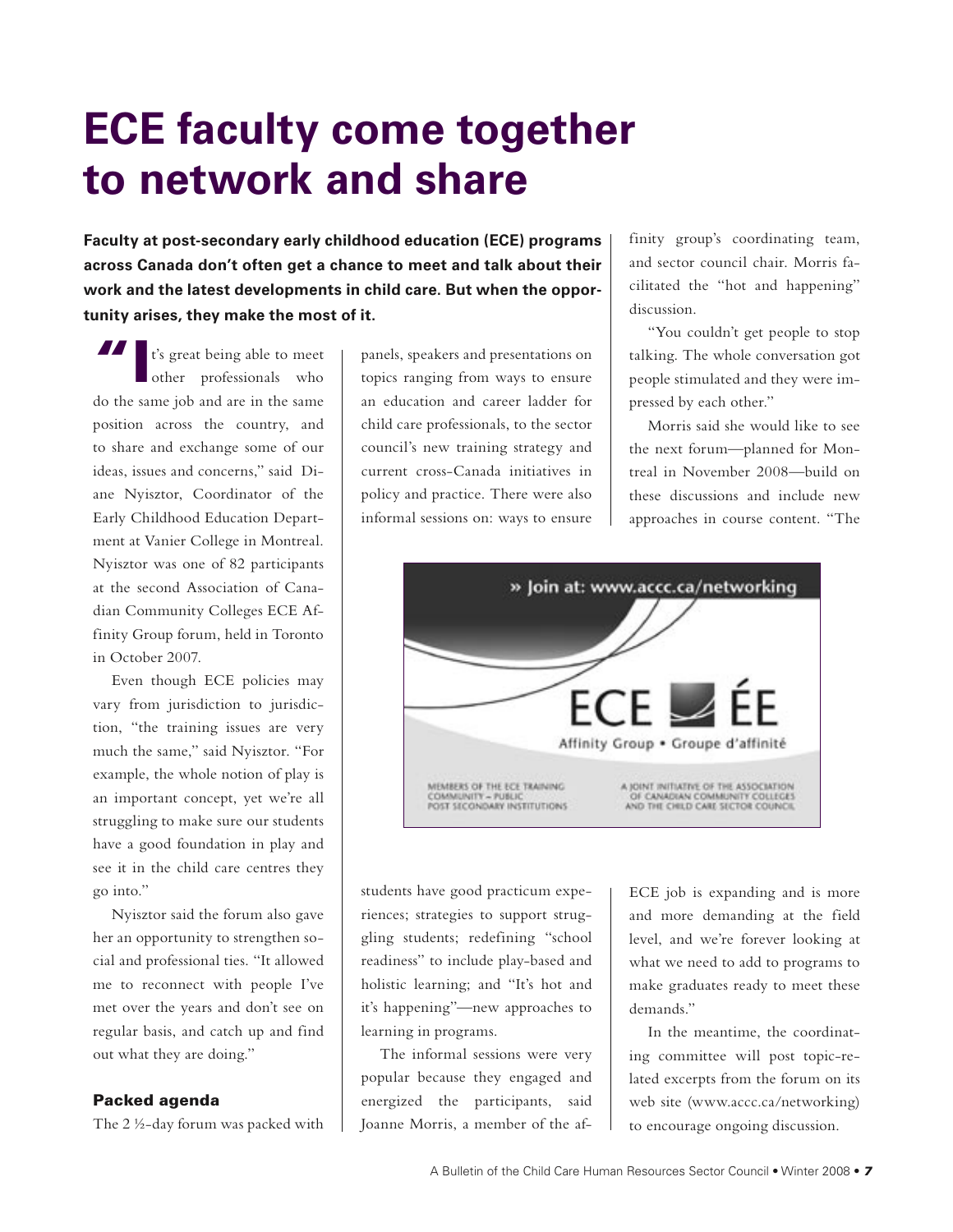# New Brunswick **Director mentoring program takes off**

**Stepping into a director's position in child care can be a daunting experience. Training opportunities are often few, and support is hard to find. "It's sink or swim," said Tammy MacTavish, Director of Stepping Stones Childcare Services in Miramichi, New Brunswick. That's why she and others like her are involved in D2D (director-to-director) Mentoring, a project sponsored by the New Brunswick Association for Community Living and funded by Family and Community Services, New Brunswick Government.** 

### **Publisher:**

**Child Care Human Resources Sector Council 151 Slater, Suite 714 Ottawa, ON, K1P 5H3**

**Editors: Bozica Costigliola, Samantha Peek**

**I** really felt directors were isolated from each other," said program coordinator Dixie Mitchell, who initiated D2D Mentoring. "Sometimes you move from being an early childhood educator right into the director position without ongoing support."

D2D Mentoring is based on the Daloz mentoring model and puts directors into mentoring pairs by region. Both people establish the areas they want to develop and how their relationship will work, and make a signed commitment to meet regularly.

"It's an arrangement where mentoring partners learn from each other and where you are equal. This is important because it sets a positive tone from the first," said MacTavish.

The program provides opportunities to acquire leadership skills, network, and learn from others' experience. Provincial meetings of all pairs are held every month in a different location, and the program aims at three weekend retreats per year. Each session focuses on a topic of interest identified by program participants—for example, payroll, human resources, or developing a parent handbook. Regions also hold "conversation cafes", especially useful for those unable to attend the larger meetings.

The program, begun 1 ½ years ago, continues to expand. "I do think it will keep growing," said MacTavish. "As busy as we are in our jobs, I know this is the one thing that I do for me."

**For more infomation contact: Dixie Mitchell, D2D Coordinator, NBACL 506-472-4513 or mmmccc@nb.sympatico.ca**

**Design: JPP Communications Translator: Jocelyne Tougas Printed by union labour at Impart Litho**

**Legal Deposit NLC—BNQ 2008**

**The opinions and interpretations in this publication are those of the Child Care Human Resources Sector Council and do not necessarily reflect those of the Government of Canada.**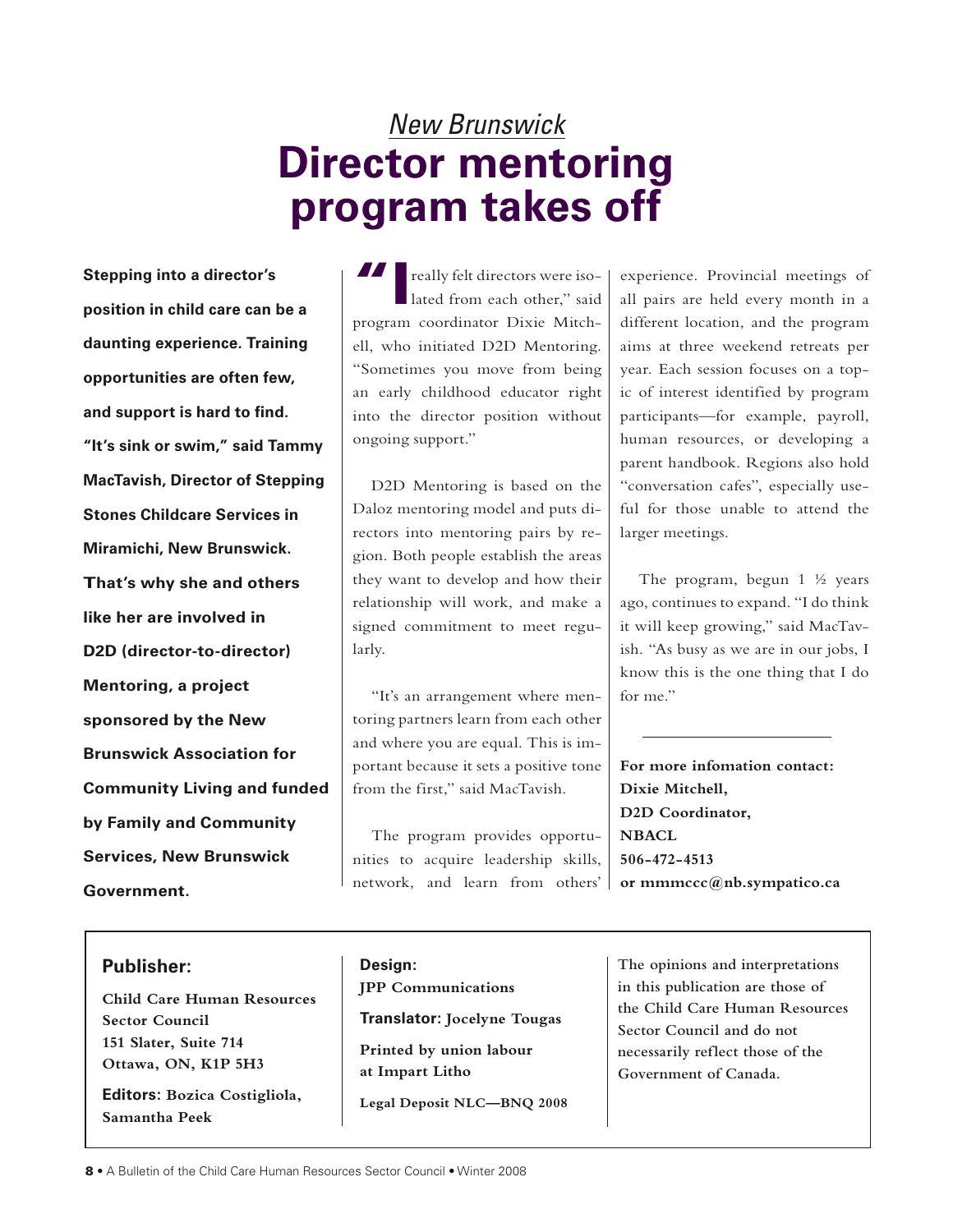# The HR Management Toolkit **– free resources for non-profit organizations**

**Is your organization trying to do more with less? Most early childhood education and care in Canada is delivered by non-profit organizations. And when revenue depends on government funding and parent fees, human resources training and tools often don't fit the budget.** 

**Y**et numerous studies have identified the need to develop resources that will support managers, administrators, and directors in the sector and increase their capacity to build a skilled workforce. While the CCHRSC has a number of projects and initiatives under way in this area, there is another sector council offering valuable HR tools for the not-profit sector.

The HR Council for the Voluntary/Non-profit sector incorporated in 2005, becoming only the second "social" sector council (after CCHRSC). One of their first initiatives was the development of the *HR Management Toolkit*, offering free practical tools and information on human resources management. Although the tools are designed for voluntary and non-profit organizations, many are just as relevant to commercial operations. Users can access information in a number of areas, including:

- **Employment Legislation** Employment standards, human rights legislation, and occupational health and safety are covered.
- **Human Resources Policies** Contains a guide to writing HR policies and procedures and sample policies in 37 different areas (from compensation to leaves to workplace diversity).
- **Staffing** Valuable information on laying out a staffing plan, job design, the recruitment process, orientation and more.
- **Compensation and Benefits** Information on employment benefits, retirement plans and salary surveys (including how to assess them).
- **Training and Development** –Explores factors affecting working and learning in the voluntary/nonprofit sector including understanding the employee as an adult learner and implementing an employee training and development program.
- **People Management** Information on performance management, work teams and different generations in the workforce.
- **Workplaces** Information on what makes a good workplace, the role of flexibility and job quality in non-profit organizations.

**Taking a strategic look at human resources is always a good idea. Visit www.hrcouncil.ca to access the tool kit and see how it can be of use to you!**